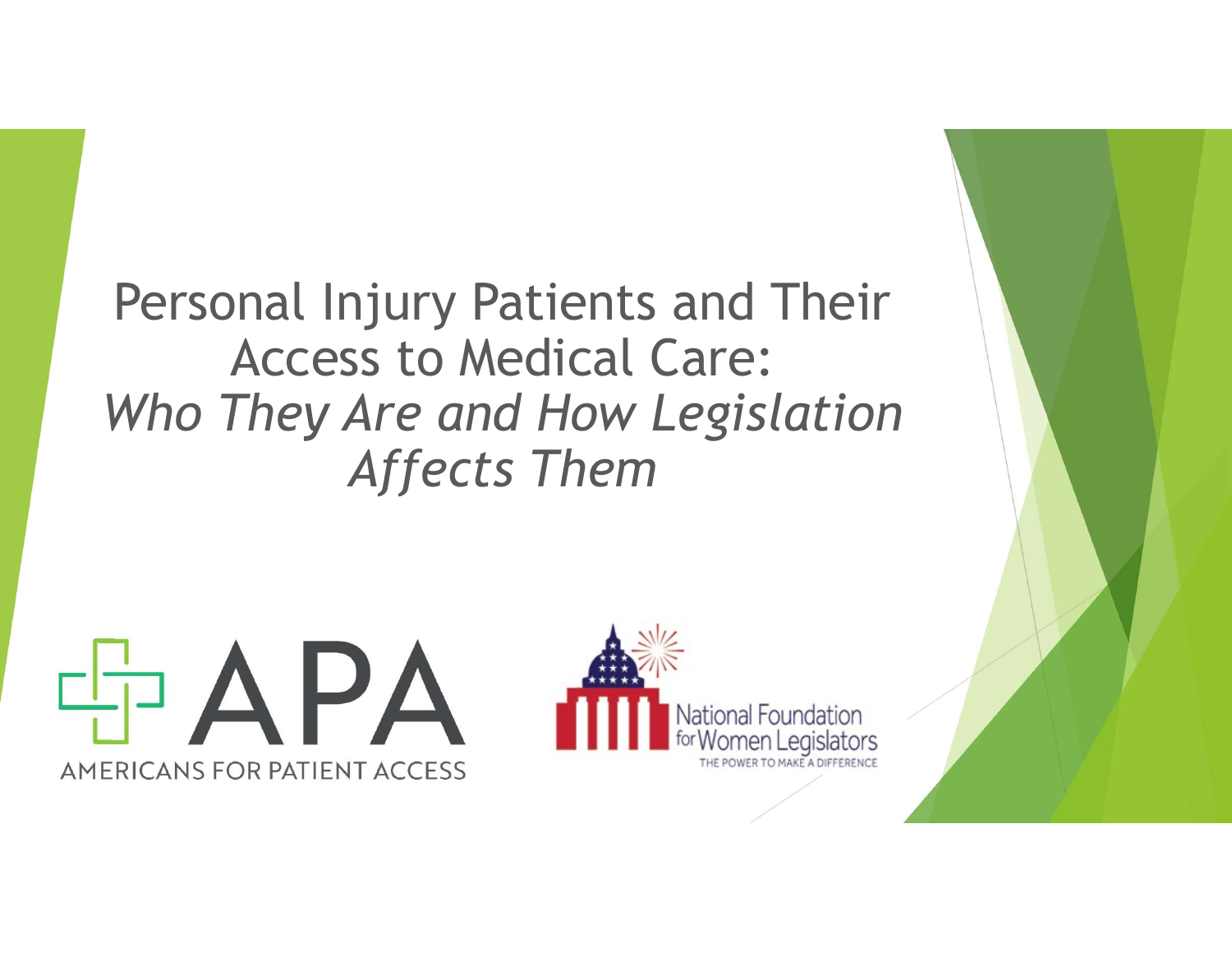## What to Expect Today

- Introduction of Americans for Patient Access (APA)
- A Brief Introduction to Personal Injury
- **Personal Injury Patients: Who Are They and Who Treats Them?**
- When Considering Legislation, How Should Legislators Keep Personal Injury Patients in Mind?
- ▶ Q&A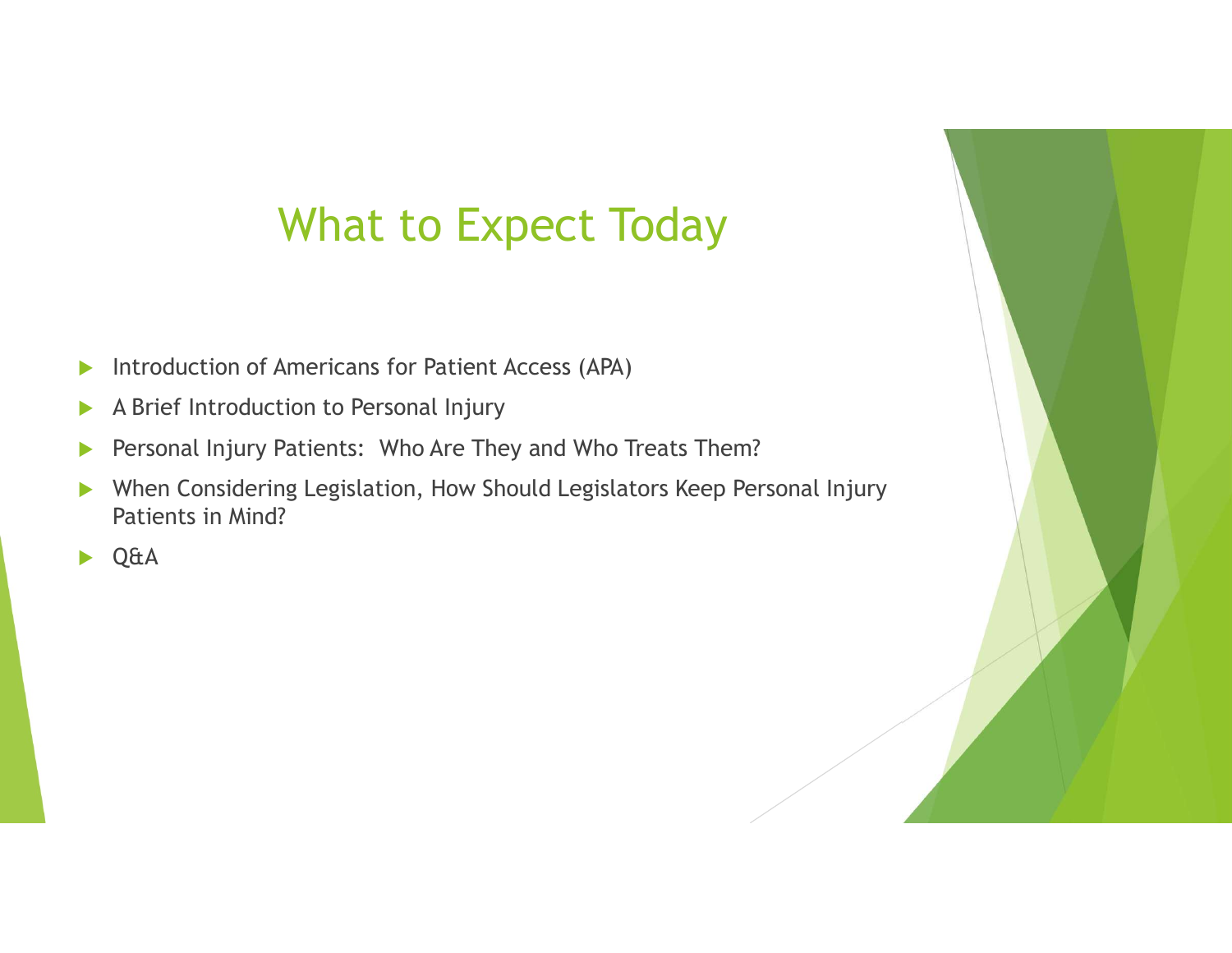### APA: Who We Are

- Founded in 2018 to form an advocacy voice for personal injury patients and the medical providers who treat them.
- Mission: Promote and expand access for uninsured and underinsured patients to immediate and necessary medical care.
- **Purpose:** Through collaboration, education, marketing, and lobbying, APA informs federal and state lawmakers, policymakers, courts, and the public at large, of the benefits of underinsured and uninsured patients having access to quality medical care. APA also monitors and responds to efforts to limit, restrict, or expand access to necessary medical care for patients with limited **APA:** Who We Are<br>Founded in 2018 to form an advocacy voice for personal injury patients and<br>the medical providers who treat them.<br><u>Mission</u>: Promote and expand access for uninsured and underinsured patients<br>to immediate a members on the most effective solutions for providing access to necessary medical care.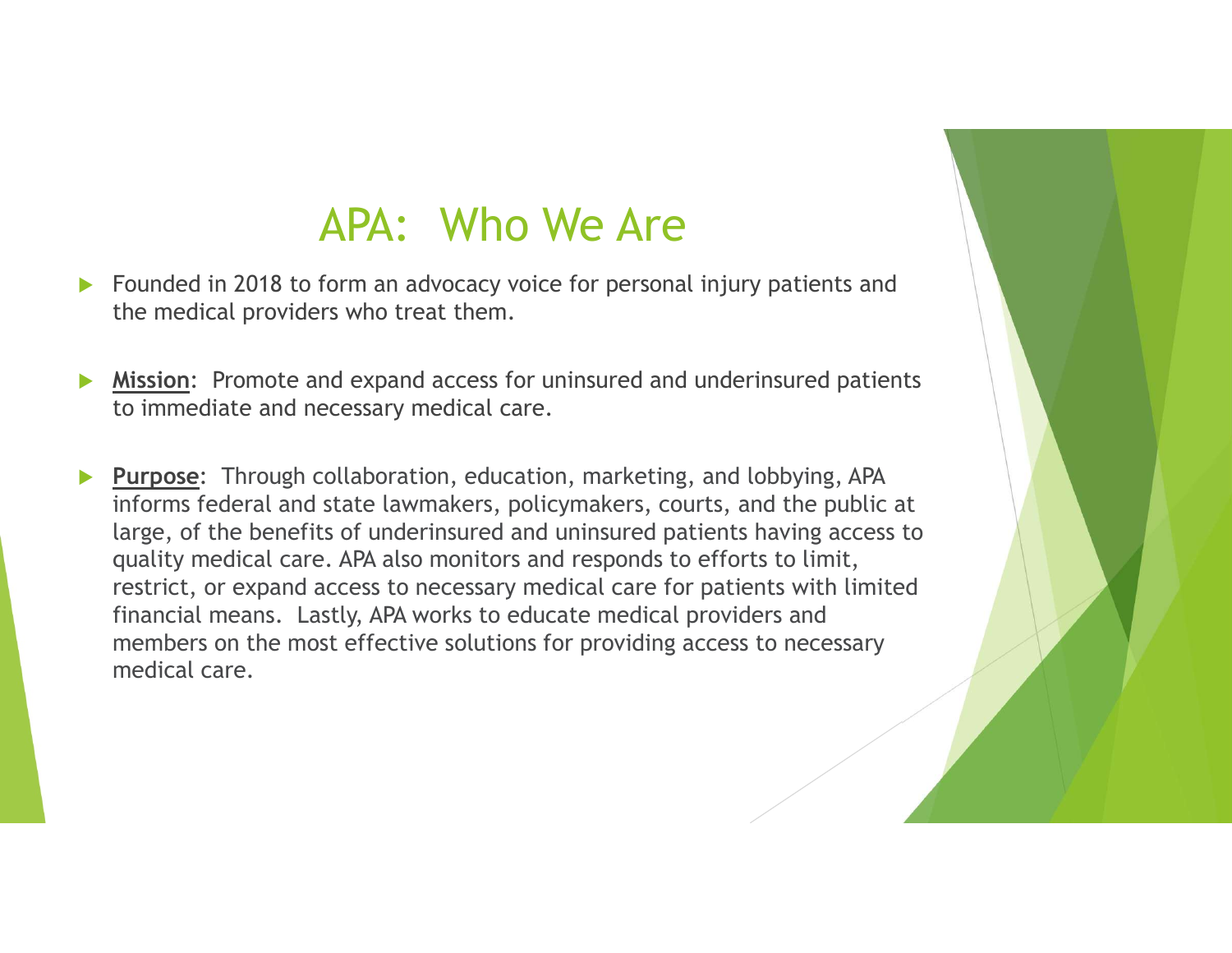# APA: What We Do

- Advocate for personal injury patients and the medical professionals who treat them in all 50 states, the District of Columbia, and the Federal government.
	- APA is the only national association focused on providing a voice to personal injury patients and their medical providers
- Educate and engage medical providers and their representative specialty professional organizations on legislation and regulation that directly impacts the personal injury environment
	- Many medical associations due not have the bandwidth to monitor legislation that affects a small percentage of their overall membership. APA brings to the medical associations' attention legislation affecting personal injury patients and their providers in order to collaborate with them on behalf of their providers and the patients they treat.
- Provide resources for legislators and regulators to understand the personal injury space
	- Go to www.accessforpatients.org to download our white paper!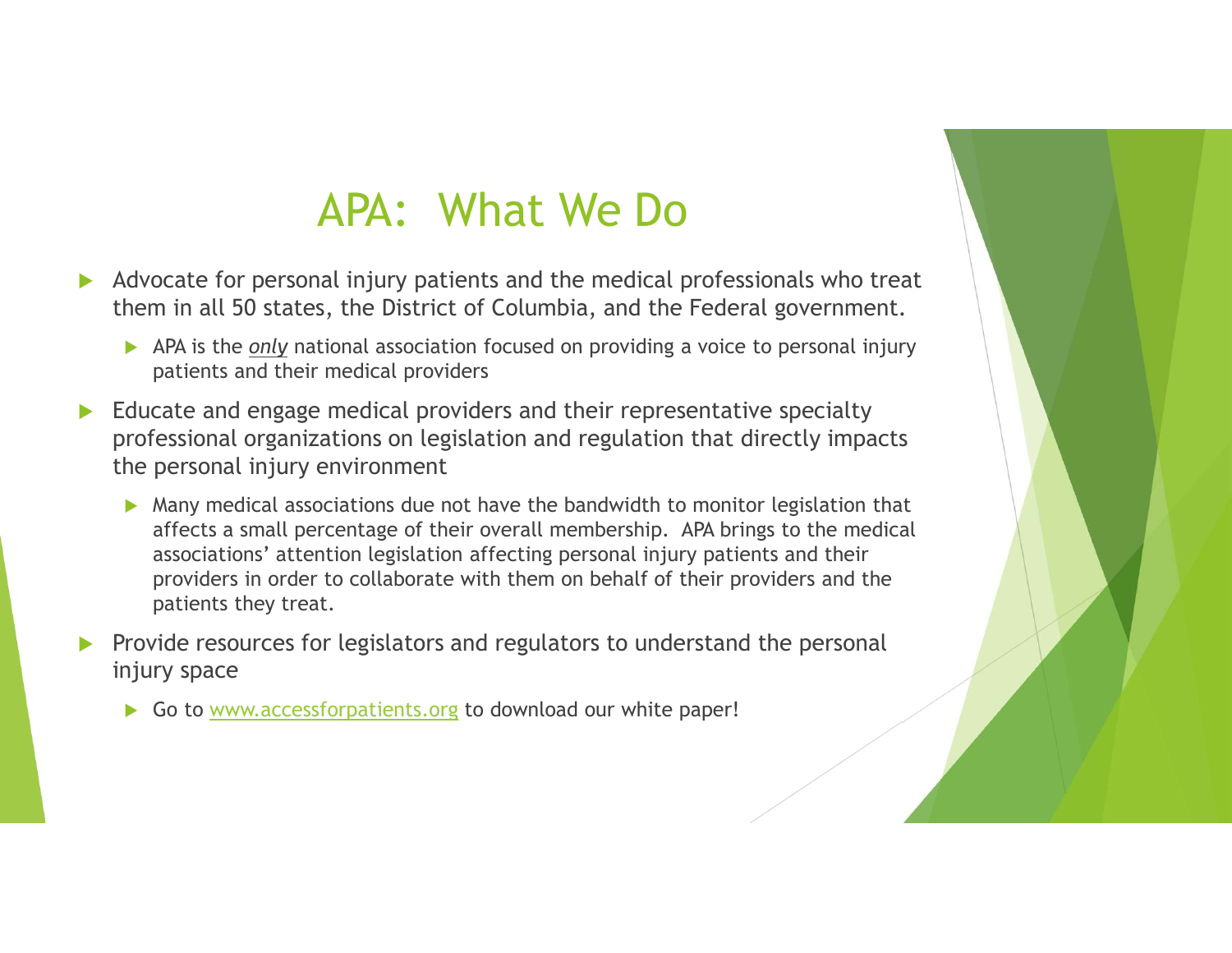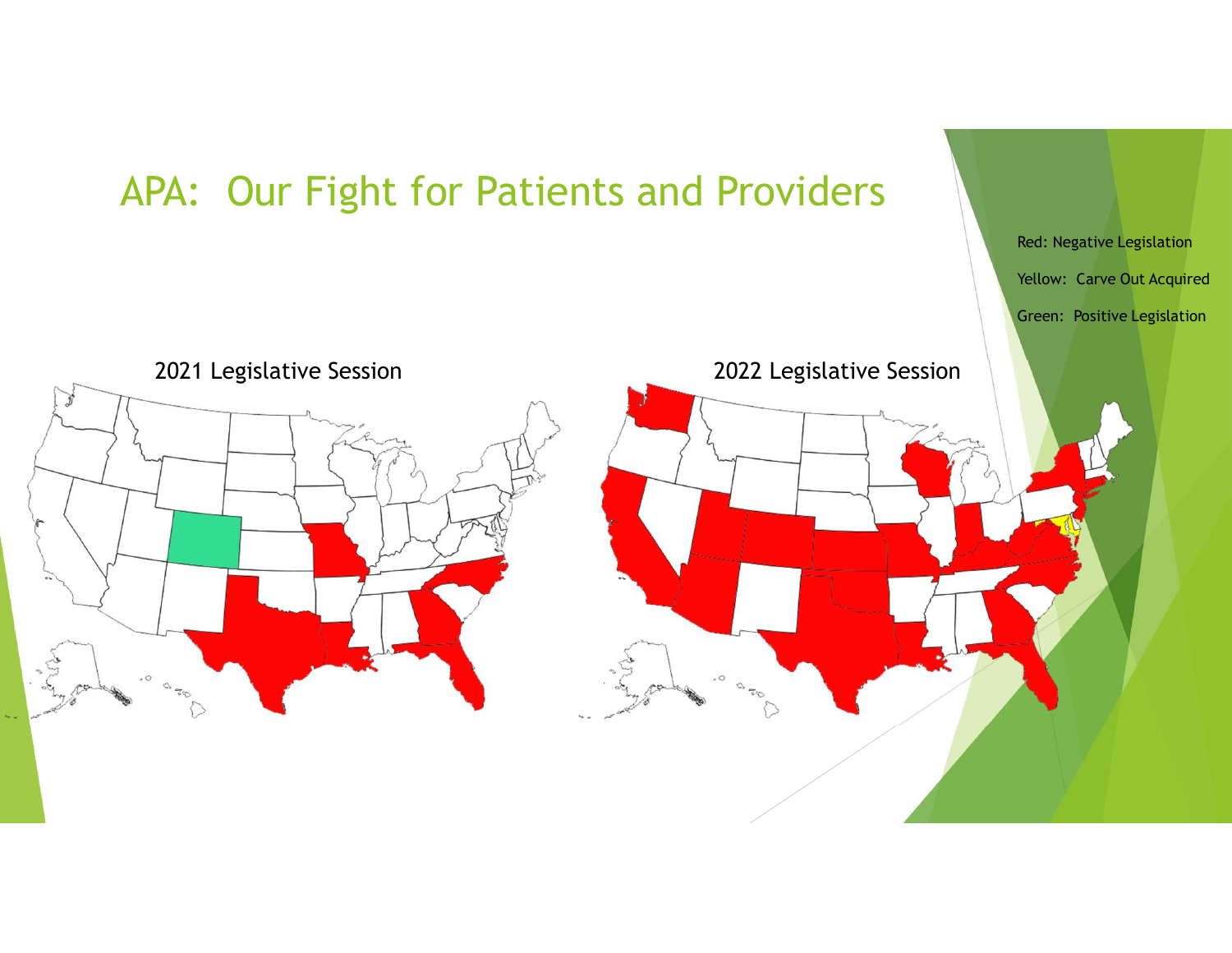### APA: Our Fight for Patients and **Providers**

- $\triangleright$  Due to the complex and niche nature of the personal injury space, our members and their patients are often mistakenly lumped in with organizations and industries that do not pertain to them.
	- $\triangleright$  So far in the 2022 legislative session, APA has seen the treatment of personal injury patients be part of legislation that aims to regulate B2C transactions, third party litigation funders, and Medicaid reimbursement, among many other topics.
- We now count over 15 priority issue areas that impact medical providers and patients' daily procedures.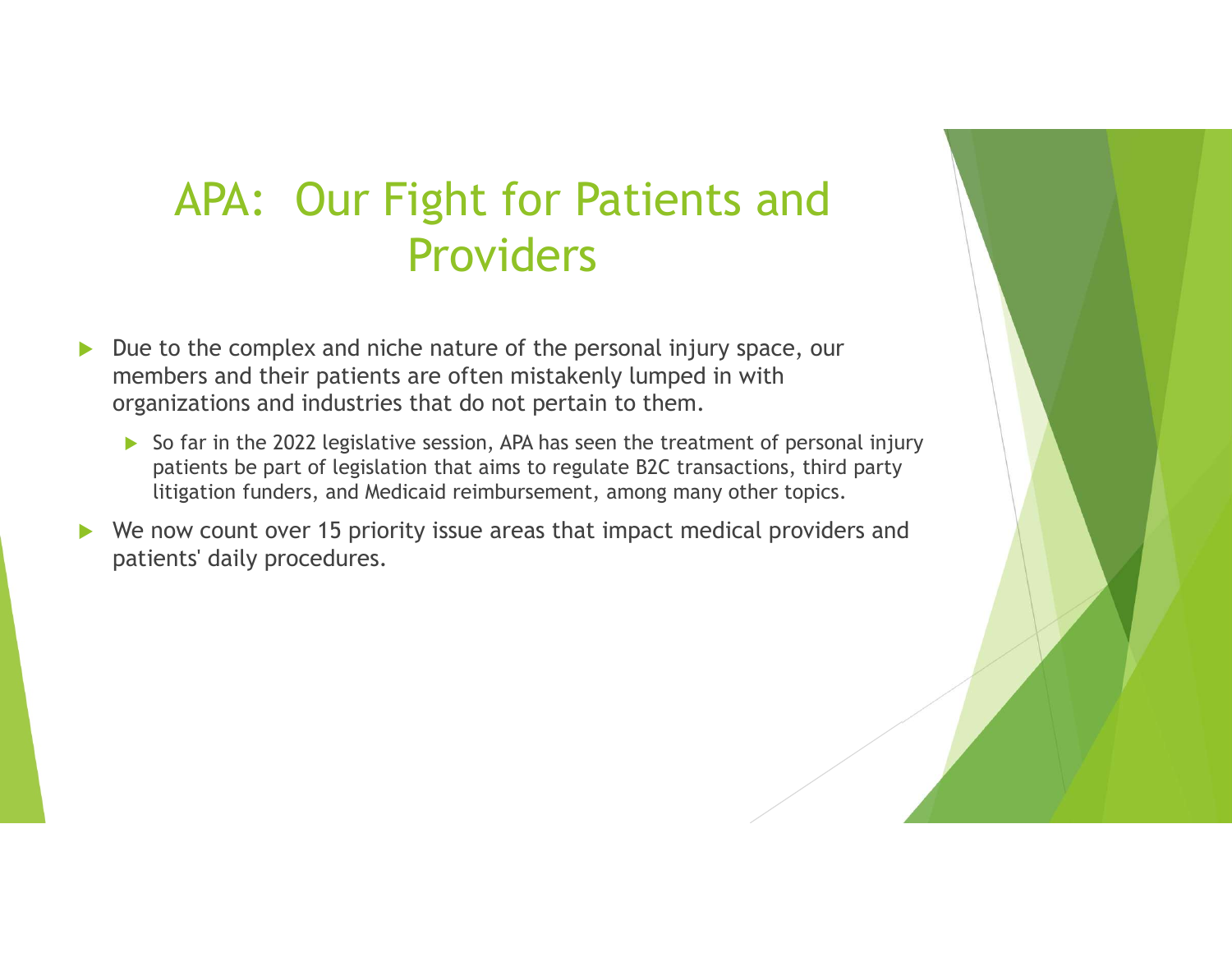# What is Personal Injury?

- "Personal injury law, also known as tort law, is designed to protect you if you or your property is injured or harmed because of someone else's act or failure **What is Personal Injury?**<br>
"Personal injury law, also known as tort law, is designed to p<br>
or your property is injured or harmed because of someone el<br>
to act." - American Bar Association<sup>1</sup><br>
Example: Someone doesn't stop
- Example: Someone doesn't stop at a stop sign and crashes into your car. You are injured because of this. The laws covering your ability to seek payment from your or the other driver's insurance company for your medical treatment costs, vehicle repair costs, lost wages, etc. are covered under personal injury.

#### Personal injury is common!

- Between 300,000 and 500,000 personal injury cases are filed each year<sup>2</sup>
- 52% of those cases are from auto accidents<sup>2</sup>

1 https://www.americanbar.org/groups/public\_education/resources/law\_issues\_for\_consumers/injury/

2 US Department of Justice, Bureau of Justice Statistics, Civil Justice Survey of State Courts, 2005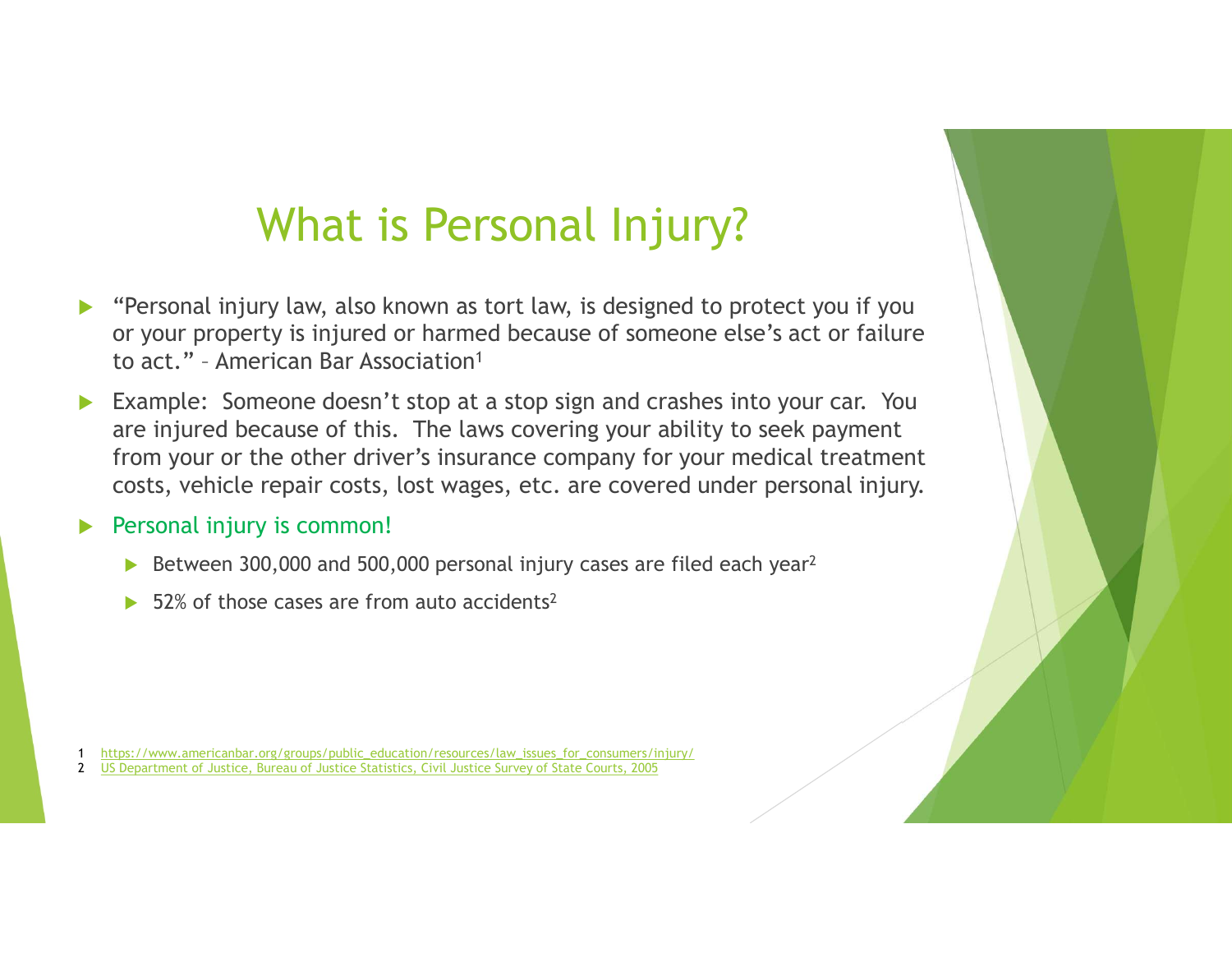### The Personal Injury Legal Process



courts typically require papers get served on the defendants 30 - 60 days from the date when the lawsuit is filed.

Lawsuit Filed: Defendant(s) Served - The

Defendant(s) Respond - The defense has 30 additional days from date of service to file its response. It's common for defendants to ask for an additional 15-day grace period.

Discovery typically involves:

Written Questions - Questions are sent out by both parties within 60 days of the lawsuit. Each side gets assistance from its attorneys and typically has 35 days to respond.

Medical Examination - It's common for the defense to require the victim to be examined by one of its own doctors. An attorney should be present during these examinations.

Oral Depositions - Both sides ask questions of key persons in the case. Attorneys for the defendant(s) interview victims and witnesses, and the plaintiff's attorneys depose the defendant(s). Although a deposition is less formal than court testimony, a court reporter is present and statements made can be used at trial. Depositions require a great deal of preparation by both sides.

Trial - Trials usually take between four days & two weeks. Simple non-jury trials can take as little as one day, but complex cases can take as long as two months. Jury deliberations can take a few hours to several days.

Disbursement of Recovery Funds - Any financial recoveries are typically disbursed to the victim within 30 days of a jury verdict or successful mediation.

https://www.gjel.com/news/personal-injury-lawsuit-timeline.html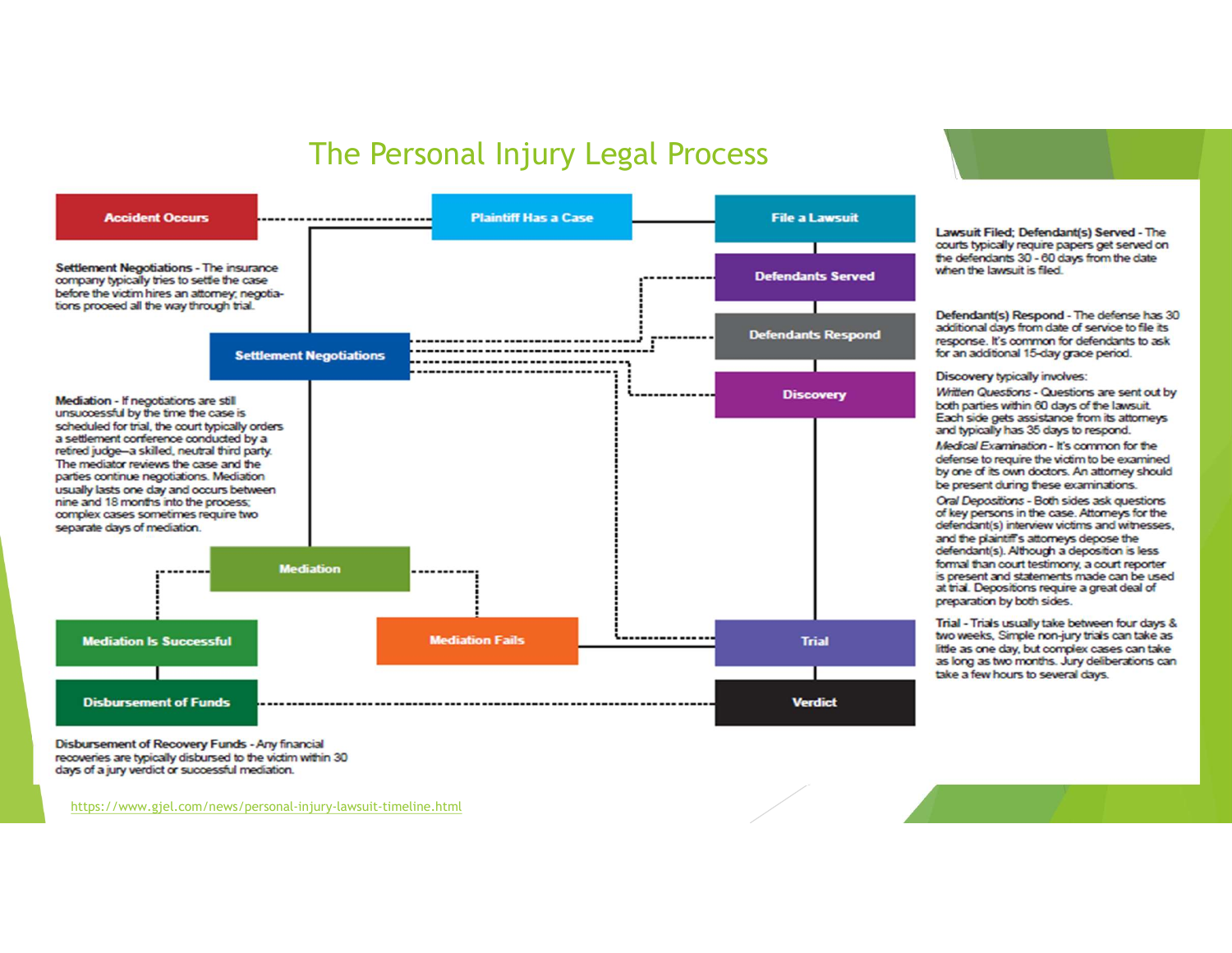# The Personal Injury Legal Process

- The process, regardless of whether the claim settles or not, takes an average of 18 months to complete.
- While all of the legal procedure is occurring, personal injury patients are recovering from and being treated for their physical injuries.

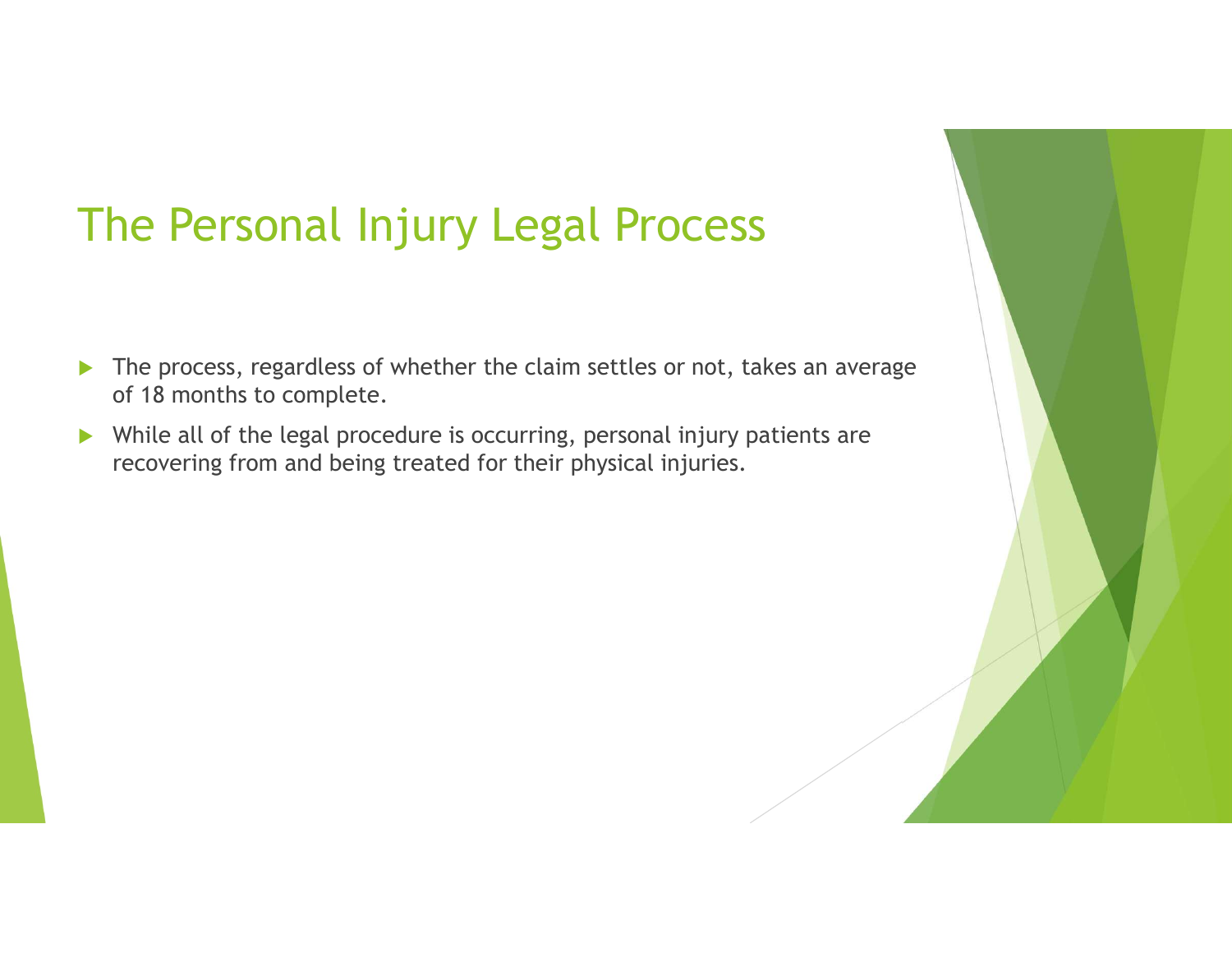# Personal Injury Patients: Who Are They?

Everyone!

- Uninsured and underinsured persons are personal injury patients, too! They deserve the same access to medical care as any other patient. **Exeryonal Injury Patients: Who Are They?**<br>
Everyone!<br>
Uninsured and underinsured persons are personal injury patients, too! They<br>
deserve the same access to medical care as any other patient.<br>
As of 2020, the CDC's Nation
- As of 2020, the CDC's National Health Statistics Report showed that 31.6
	- $\triangleright$  31.2 million people were under the age of 65<sup>4</sup>
- ▶ Communities of color most heavily represent the uninsured and underinsured population.4
- All personal injury patients, regardless of their insurance status, must be able to receive quality medical care.

4 National Health Statistics Reports, Number 169, February 11, 2022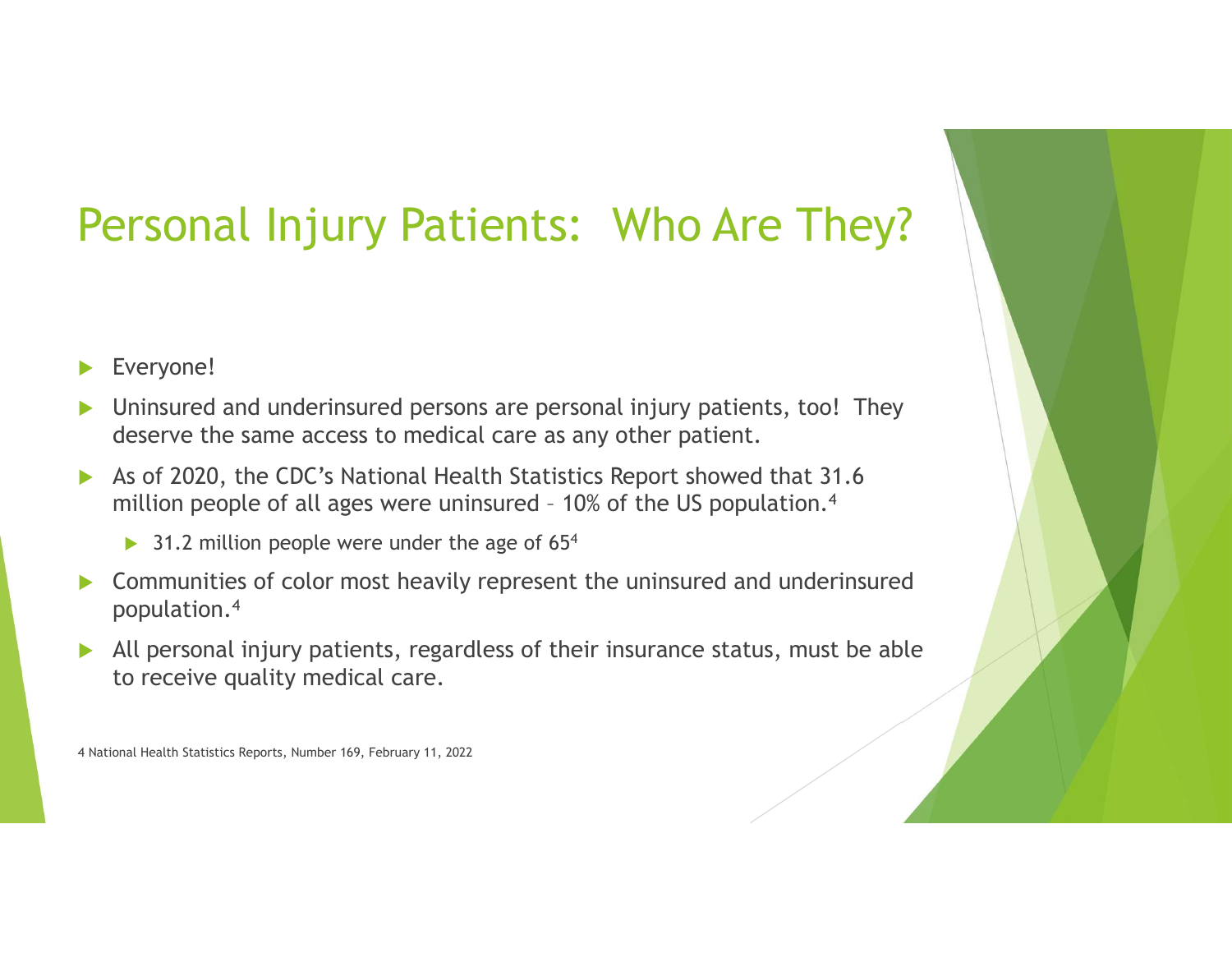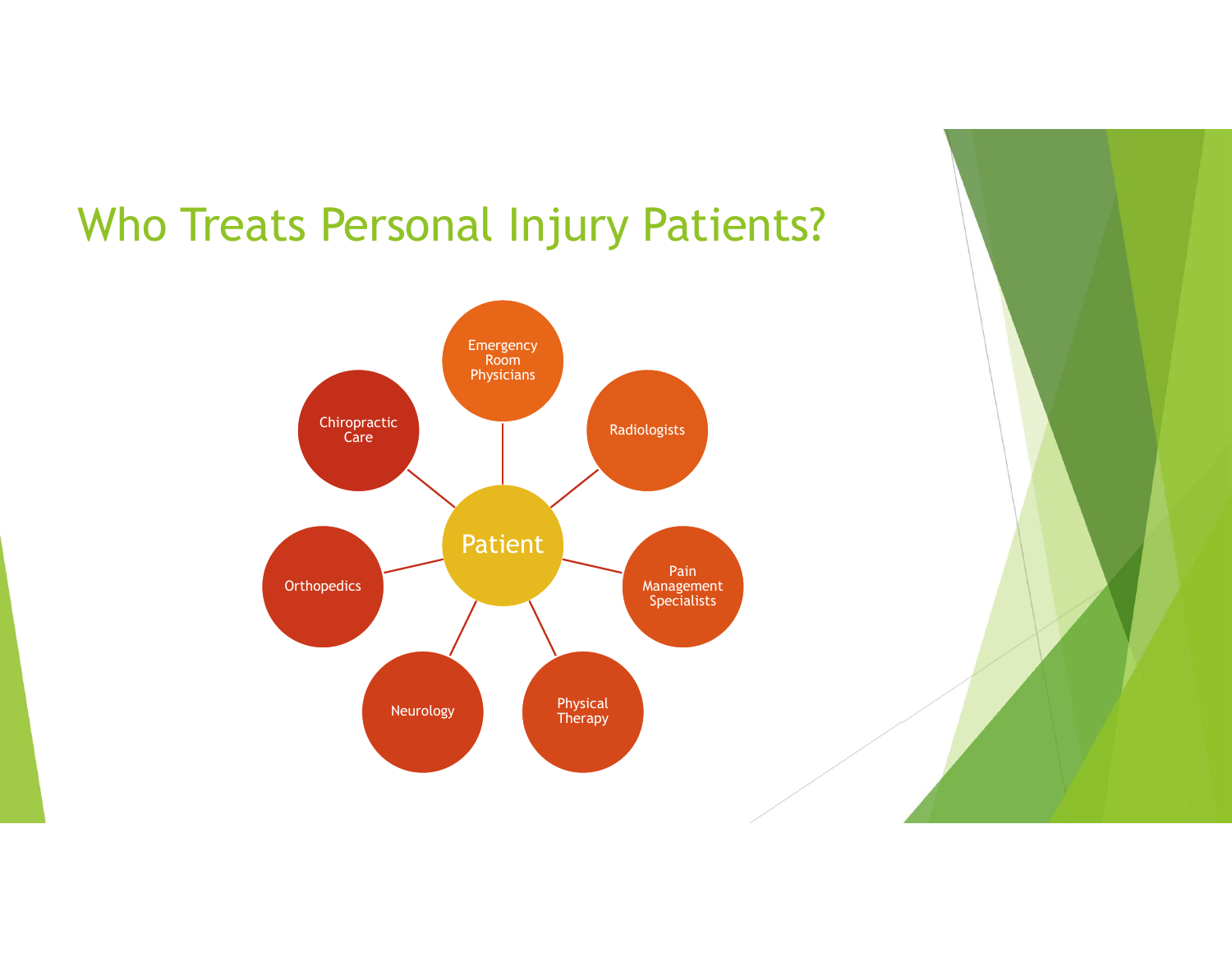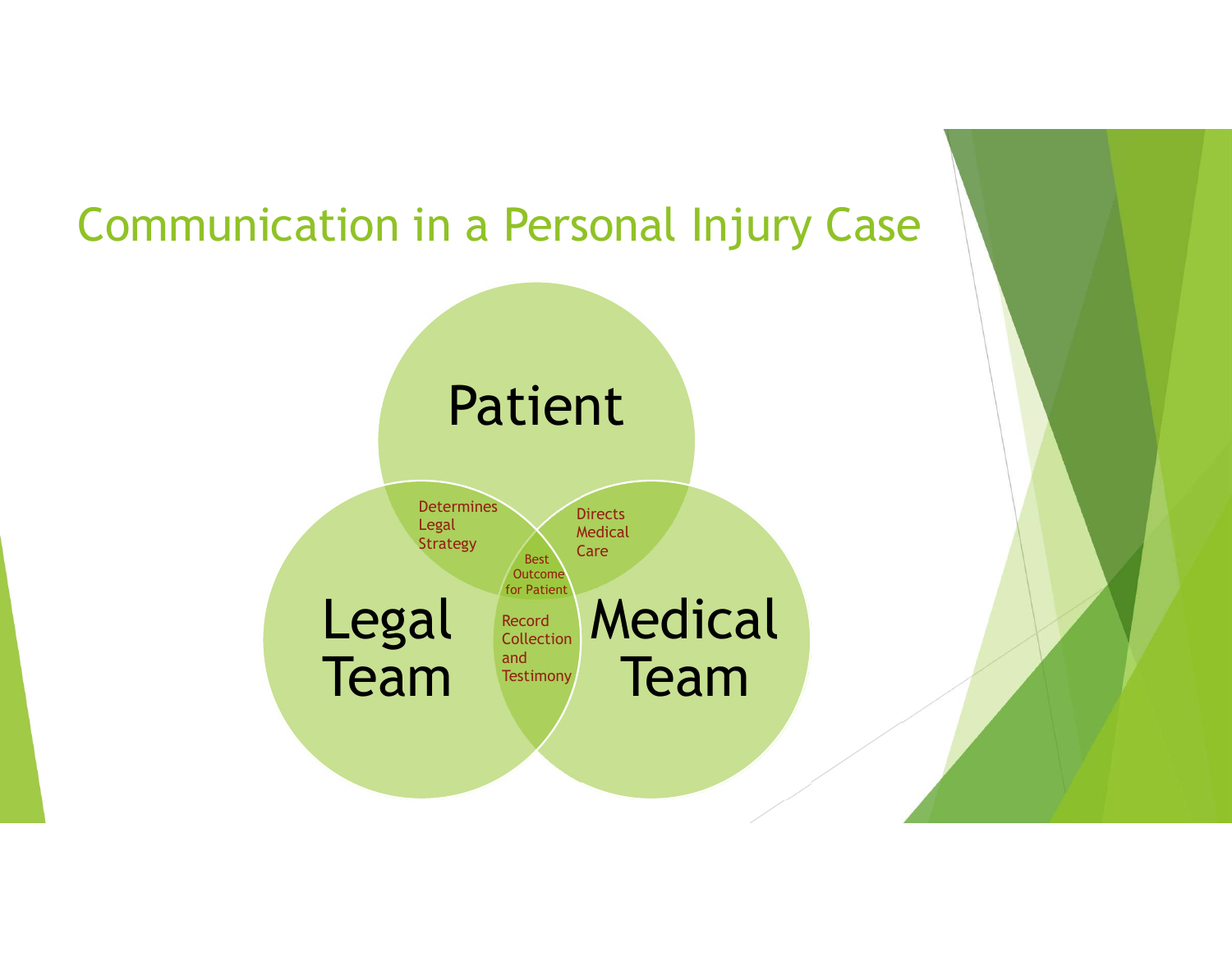### When Considering Legislation, How Should Legislators Keep PI Patients in Mind?

- Will this legislation ultimately *increase* personal injury *patient access* to medical care?
- $\triangleright$  What impact will this legislation have on *medical providers* who treat personal injury patients?
- If is this legislation *fair and equitable* for both the plaintiff (patient) and defendant, or does this legislation add undue burden on the personal injury patient during the legal process?
- Ask questions and seek to understand the personal injury environment!